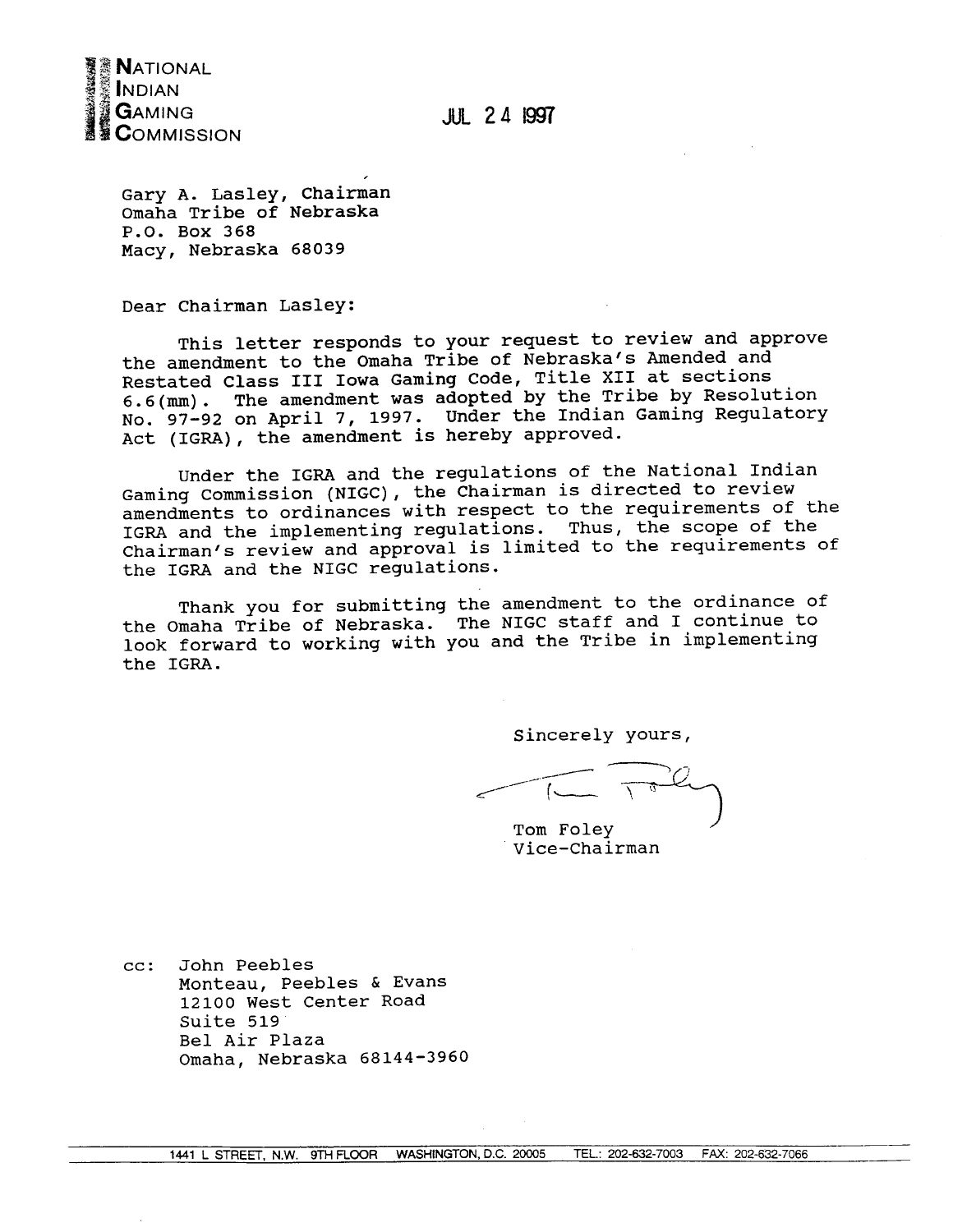## **OMAHA TRIBE OF NEBRASKA**

us (X + Yummmm to the Logic Apple

P.O. Box 368 Macy, Nebraska 68039

ದ ಸಮಸ್

P.

 $\sim$  0.000 km  $^{-1}$  as

 $v = D$ .

**EXECUTIVE OFFICERS** Gary A. Lasley, Chairman Greg Phillips, Vice-Chairman Franklin Dick, Treasurer Forrest "J.C." Aldrich, Secretary



(402) 837-5391 FAX (402) 837-5308

**MEMBERS** Doran L. Morns, Sr. Irene L. Parker Clifford R. Walfe, Jr.

## RESOLUTION 97-92 OF THE OMAHA TRIBE OF NEBRASKA

JUN 17 1997

Amendment to the Amended and Restated Gaming Code of August 8, 1995 Re:

- WHEREAS, the Omaha Tribe of Nebraska is a federally recognized Indian Tribe organized pursuant to the Indian Reorganization Act of June 18, 1934 (48 Stat. 984), as amended, and a Constitution and Bylaws approved March 30, 1936 by the Secretary of the Interior and amended on July 9, 1964, October 28, 1966, December 30, 1981, and August 19, 1986; and
- WHEREAS, pursuant to Article IV. Section 1 (i) of the Constitution of the Tribe, the Tribe has the power to regulate trade, commerce and all manner of criminal and non-criminal conduct on its reservation; and
- WHEREAS. pursuant to the Indian Gaming Regulatory Act, P.L. 100-497, codified at 25 U.S.C. § 2701, et seq., the Tribe may engage in Class III gaming pursuant to a Compact with a State and so long as such gaming is conducted in accordance with that Compact and a Gaming Code is duly adopted by the Tribe; and
- WHEREAS. on December 30, 1991, the sovereign Indian Nation of the Omaha Tribe of Nebraska and the sovereign State of Iowa entered into a Compact for the conduct of Class III gaming on the Tribe's lands in the State of Iowa; and
- WHEREAS. pursuant to the terms of the Compact the Tribe is required to enact and enforce a Gaming Code which meets, or exceeds, the standards set forth in the Compact; and
- WHEREAS. on April 13, 1992, the Tribe adopted the Omaha Tribe of Nebraska Class III Iowa Gaming Code, Title XII (the "Code"); and
- WHEREAS, the Code was submitted to the National Indian Gaming Regulatory Commission ("NIGC") for approval and on May 24, 1994, the NIGC requested that certain changes be made to the Code; and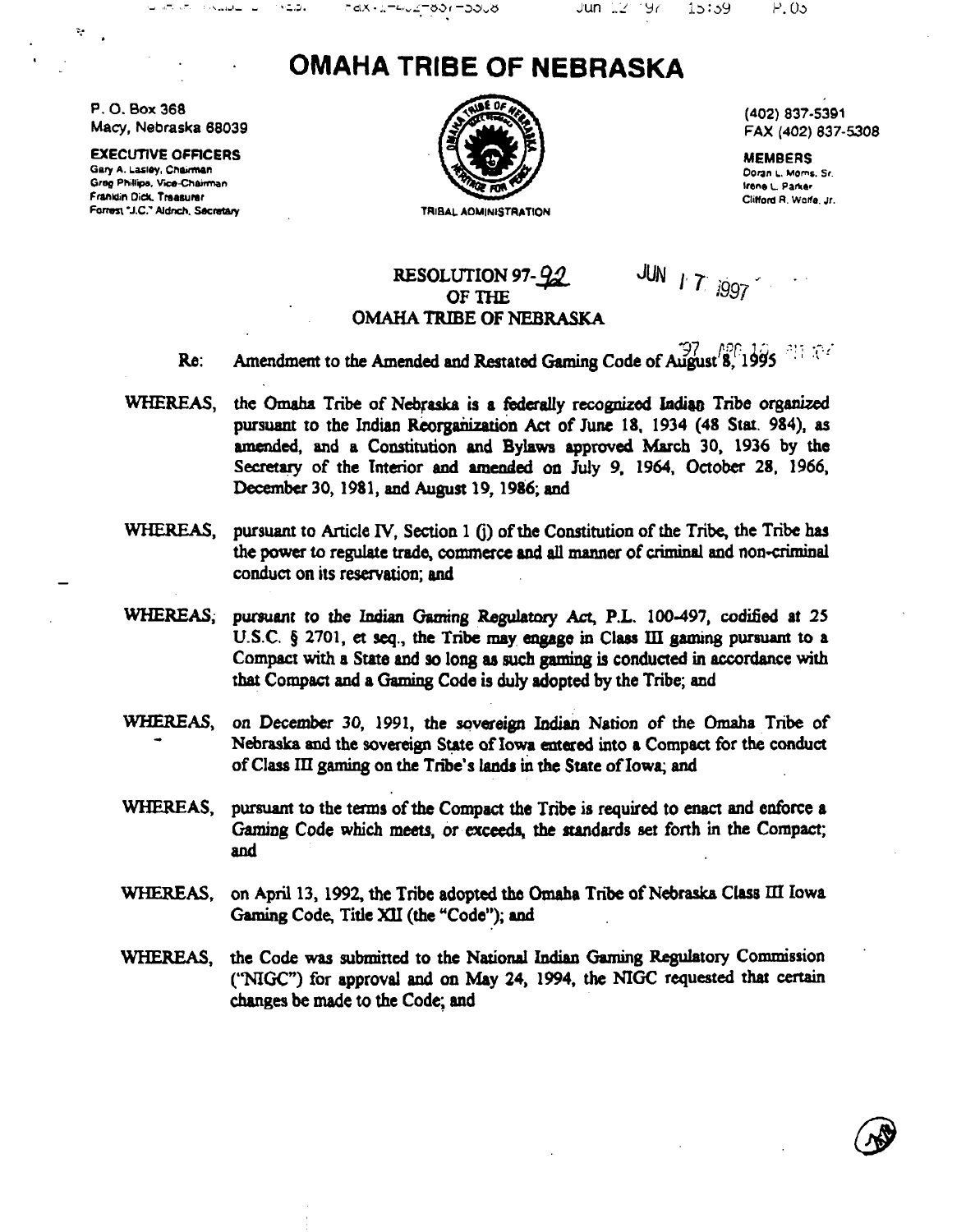**WHEREAS, the Tribe adopted the Omaha Tribe of Nebraska Amended and Restated Class ifi** Iowa Gaming Code, Title XII'' ("Amended and Restated Code") as of August 5, 1995, which incorporated the changes requested by the NIGC and resubmitted **such Amended and Restated Code to the N!GC for approval; and**

**~ C.~s O~~.)( ~).,O <sup>I</sup> <sup>i</sup> ~ .41J ~. U~**

- **WHEREAS, the Amended and Restated Gaming Code was approved by the NTGC; and**
- **WHEREAS, it is necessary to amend the Amended and Restated Gaming Code at Section 6.6(mm) to read as follows:**

**Following advice and consent of the Tribal Council, to appoint a tnistee to operate** a Gaming facility in the event the Primary Management Official's **License has been Revoked or Suspended pursuant to the terms of the**  $Compare, this Code or the *Requirements*;$ 

**NOW THEREFORE, BE IT RESOLVED, that the Class III Iowa Gaming Code ax Section 6.6(mm) be amended to read as follows:**

> **Following advice and consent of the Tribal Council, to appoint a trustee to operate** a Gaming facility in the event the Primary Management Official's **License has been Revoked or Suspended pursuant to the terms of the Compact, this Code or the Regulations;**

**NOW THEREFORE, BE IT FURTHER RESOLVED, that copies of this Resolution shall be immediately forwarded to the National Indian Gaming Commission and Kim Schmen, Director of the Iowa Depaxtment of Inspections and Appeals.**

**BALANCE OP PAGE PURPOSEFULLY LEPT BLAMC**

 $\tau_{\rm e}^{\rm e}$